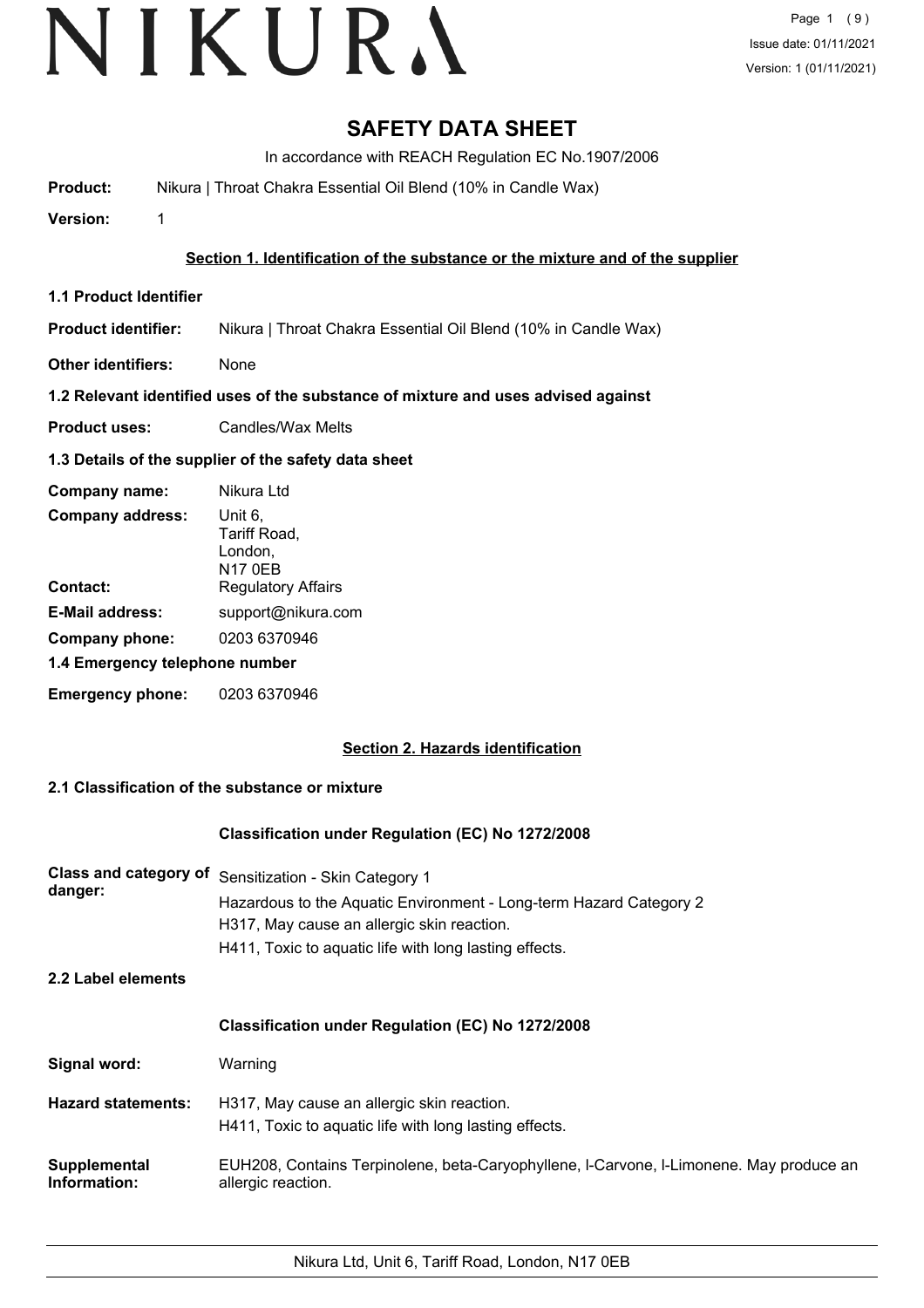# VIKURA

# **SAFETY DATA SHEET**

In accordance with REACH Regulation EC No.1907/2006

**Product:** Nikura | Throat Chakra Essential Oil Blend (10% in Candle Wax)

**Version:** 1

**Precautionary statements:**

P261, Avoid breathing vapour or dust. P272, Contaminated work clothing should not be allowed out of the workplace.

P273, Avoid release to the environment.

P280, Wear protective gloves/eye protection/face protection.

P302/352, IF ON SKIN: Wash with plenty of soap and water.

P333/313, If skin irritation or rash occurs: Get medical advice/attention.

P363, Wash contaminated clothing before reuse.

P391, Collect spillage.

P501, Dispose of contents/container to approved disposal site, in accordance with local regulations.



**2.3 Other hazards**

**Pictograms:**

**Other hazards:** None

# **Section 3. Composition / information on ingredients**

# **3.2 Mixtures**

### **Contains:**

| <b>Name</b>             | <b>CAS</b> | <b>EC</b> | <b>REACH Registration</b><br>No. | $\frac{9}{6}$ | <b>Classification for</b><br>(CLP) 1272/2008                                                                                                              |
|-------------------------|------------|-----------|----------------------------------|---------------|-----------------------------------------------------------------------------------------------------------------------------------------------------------|
| alpha-Pinene            | 80-56-8    | 201-291-9 |                                  | 2.78%         | Flam. Lig. 3-Acute Tox.<br>l4-Skin Irrit. 2-Skin<br>Sens. 1B-Asp. Tox 1-<br>Aquatic Acute 1-<br>Aquatic Chronic 1;<br>H226-H302-H304-<br>H315-H317-H410.- |
| Linalyl acetate         | 115-95-7   | 204-116-4 |                                  | 1.47%         | Skin Irrit, 2-Skin Sens.<br>1B;H315-H317,-                                                                                                                |
| Linalool                | 78-70-6    | 201-134-4 |                                  | 1.26%         | Skin Irrit. 2-Eye Irrit. 2-<br>Skin Sens. 1B;H315-<br>lH317-H319.-                                                                                        |
| <b>I</b> delta-3-Carene | 13466-78-9 | 236-719-3 |                                  | 1.02%         | Flam. Liq. 3-Acute Tox.<br>l4-Skin Irrit. 2-Skin<br>Sens. 1-Asp. Tox 1-<br>Aquatic Chronic 2;<br>lH226-H304-H315-<br>H317-H332-H411.-                     |
| <b>I</b> I-Carvone      | 6485-40-1  | 229-352-5 |                                  | 0.59%         | Skin Sens. 1B;H317,-                                                                                                                                      |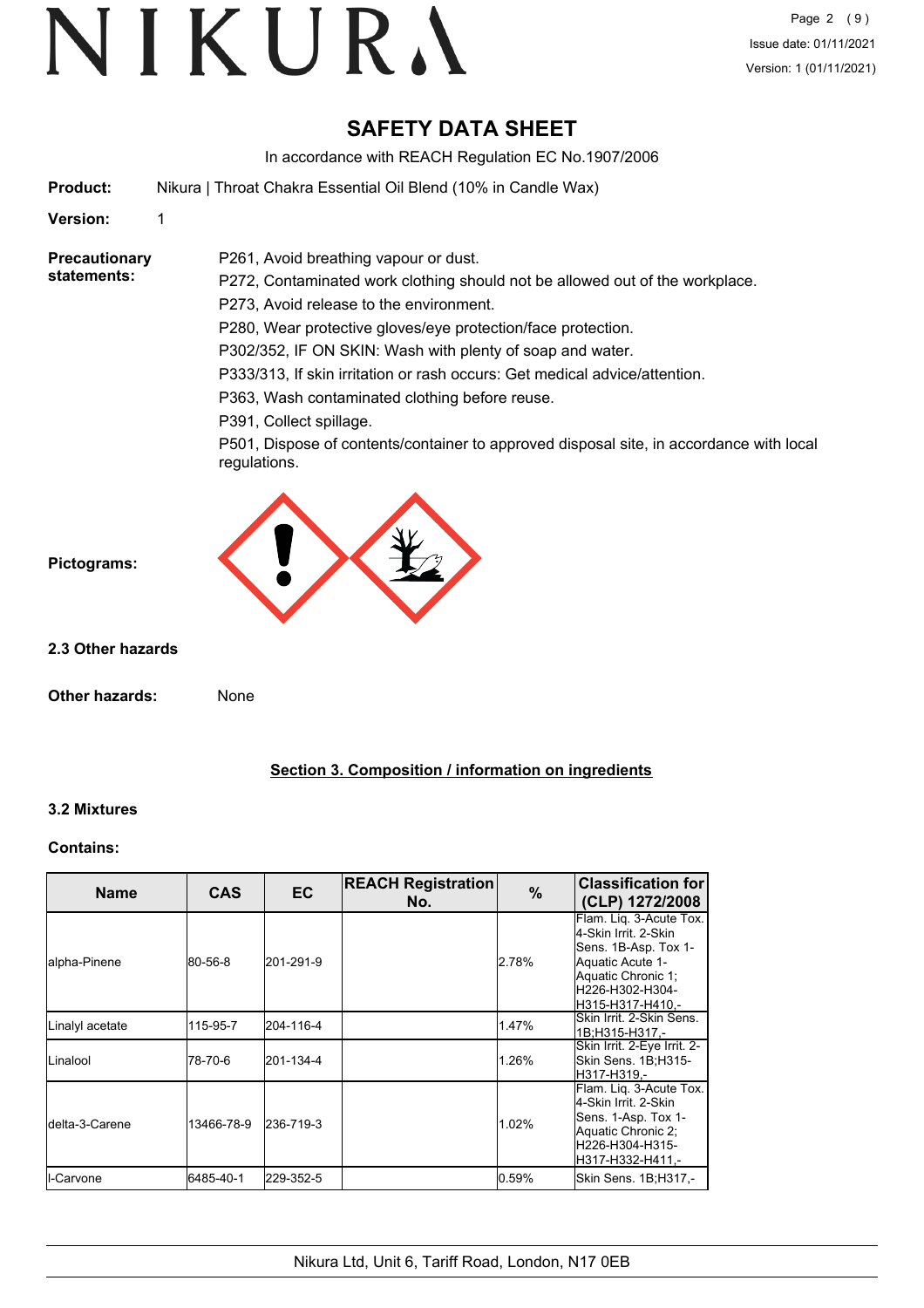# **SAFETY DATA SHEET**

In accordance with REACH Regulation EC No.1907/2006

**Product:** Nikura | Throat Chakra Essential Oil Blend (10% in Candle Wax)

### **Version:** 1

| <b>I</b> I-Limonene         | 5989-54-8 | 227-815-6 | 0.25% | Flam. Liq. 3-Skin Irrit.<br>2-Skin Sens. 1B-Asp.<br>Tox 1-Aquatic Acute 1-<br>Aquatic Chronic 3;<br>H226-H304-H315-<br>H317-H400-H412.- |
|-----------------------------|-----------|-----------|-------|-----------------------------------------------------------------------------------------------------------------------------------------|
| beta-Caryophyllene          | 87-44-5   | 201-746-1 | 0.19% | Skin Sens. 1B-Asp.<br>Tox 1-Aquatic Chronic<br>4:H304-H317-H413.-                                                                       |
| lcis-beta-Ocimene           | 3338-55-4 | 222-081-3 | 0.18% | Flam. Lig. 3-Skin Irrit.<br>2-Asp. Tox 1-Aquatic<br>Acute 1-Aquatic<br>Chronic 2;H226-H304-<br>H315-H400-H411.-                         |
| Myrcene                     | 123-35-3  | 204-622-5 | 0.18% | Flam. Lig. 3-Skin Irrit.<br>2-Eye Irrit. 2-Asp. Tox<br>1-Aquatic Acute 1-<br>Aquatic Chronic 2;<br>H226-H304-H315-<br>H319-H400-H411.-  |
| Terpinolene                 | 586-62-9  | 209-578-0 | 0.12% | Flam. Lig. 3-Skin Sens.<br>1B-Asp. Tox 1-Aquatic<br>Acute 1-Aquatic<br>Chronic 1;H226-H304-<br>H317-H410.-                              |
| <b>I</b> trans beta-Ocimene | 3779-61-1 |           | 0.11% | Skin Irrit. 2-Aquatic<br>Acute 1-Aquatic<br>Chronic 2; H315-H400-<br>H411.-                                                             |
| alpha-Cedrene               | 469-61-4  | 207-418-4 | 0.02% | Asp. Tox 1-Aquatic<br>Acute 1-Aquatic<br>Chronic 1;H304-H410,-                                                                          |

# **Substances with Community workplace exposure limits:**

Not Applicable

**Substances that are persistent, bioaccumulative and toxic or very persistent and very bioaccumulative, greater than 0.1%:**

Not Applicable

### **Section 4. First-aid measures**

### **4.1 Description of first aid measures**

**Inhalation:** Remove from exposure site to fresh air, keep at rest, and obtain medical attention. **Eye exposure:** Flush immediately with water for at least 15 minutes. Contact physician if symptoms persist. **Skin exposure:** IF ON SKIN: Wash with plenty of soap and water. **Ingestion:** Rinse mouth with water and obtain medical attention.

### **4.2 Most important symptoms and effects, both acute and delayed**

May cause an allergic skin reaction.

### **4.3 Indication of any immediate medical attention and special treatment needed**

None expected, see Section 4.1 for further information.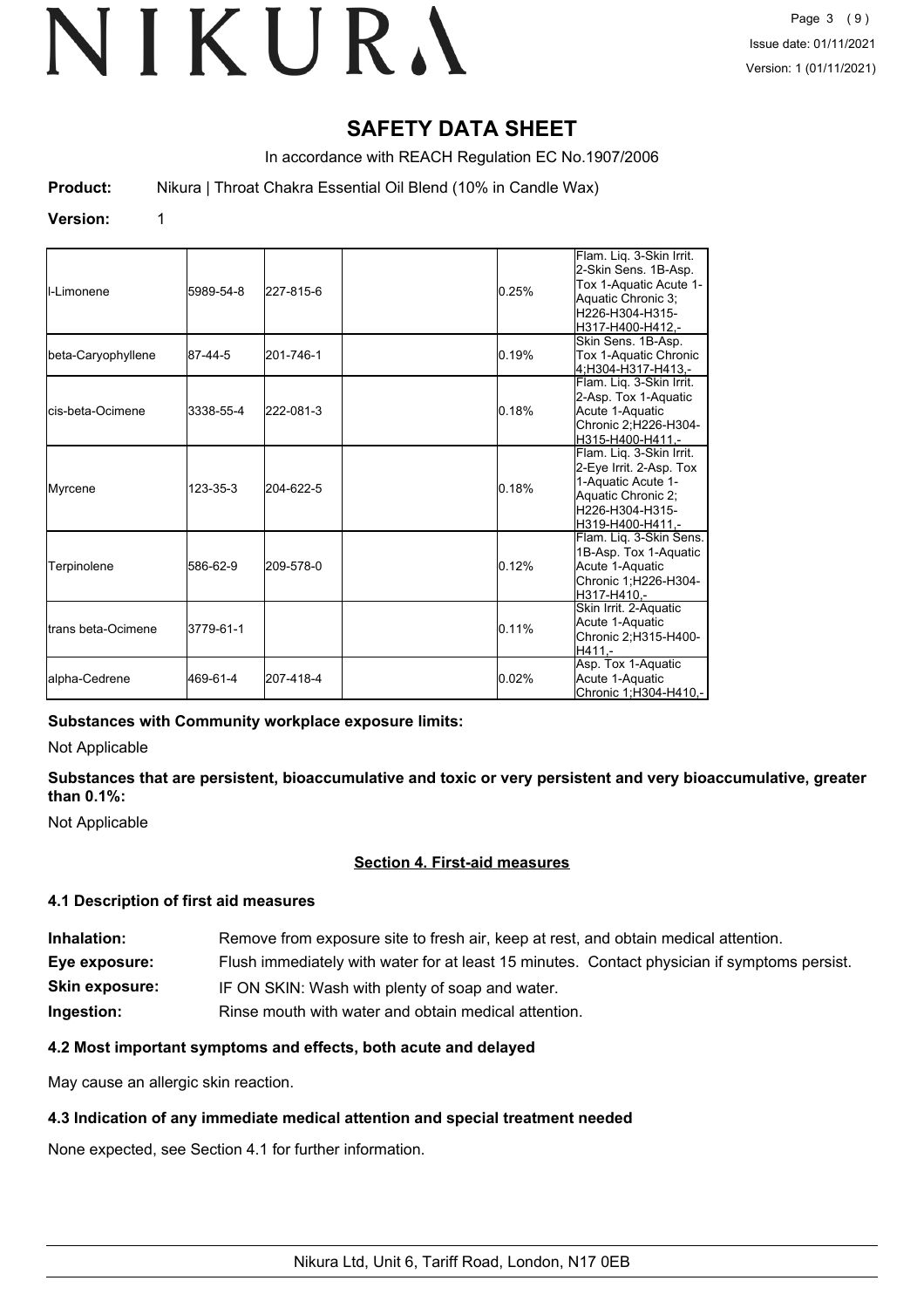# VIKURA

# **SAFETY DATA SHEET**

In accordance with REACH Regulation EC No.1907/2006

**Product:** Nikura | Throat Chakra Essential Oil Blend (10% in Candle Wax)

**Version:** 1

# **SECTION 5: Firefighting measures**

### **5.1 Extinguishing media**

Suitable media: Carbon dioxide, Dry chemical, Foam.

#### **5.2 Special hazards arising from the substance or mixture**

In case of fire, may be liberated: Carbon monoxide, Unidentified organic compounds.

#### **5.3 Advice for fire fighters:**

In case of insufficient ventilation, wear suitable respiratory equipment.

#### **Section 6. Accidental release measures**

#### **6.1 Personal precautions, protective equipment and emergency procedures:**

Avoid inhalation. Avoid contact with skin and eyes. See protective measures under Section 7 and 8.

#### **6.2 Environmental precautions:**

Keep away from drains, surface and ground water, and soil.

### **6.3 Methods and material for containment and cleaning up:**

Remove ignition sources. Provide adequate ventilation. Avoid excessive inhalation of vapours. Contain spillage immediately by use of sand or inert powder. Dispose of according to local regulations.

#### **6.4 Reference to other sections:**

Also refer to sections 8 and 13.

### **Section 7. Handling and storage**

### **7.1 Precautions for safe handling:**

Keep away from heat, sparks, open flames and hot surfaces. - No smoking. Use personal protective equipment as required. Use in accordance with good manufacturing and industrial hygiene practices. Use in areas with adequate ventilation Do not eat, drink or smoke when using this product.

### **7.2 Conditions for safe storage, including any incompatibilities:**

Store in a well-ventilated place. Keep container tightly closed. Keep cool. Ground/bond container and receiving equipment. Use explosion-proof electrical, ventilating and lighting equipment. Use only non-sparking tools. Take precautionary measures against static discharge.

# **7.3 Specific end use(s):**

Candles/Wax Melts: Use in accordance with good manufacturing and industrial hygiene practices.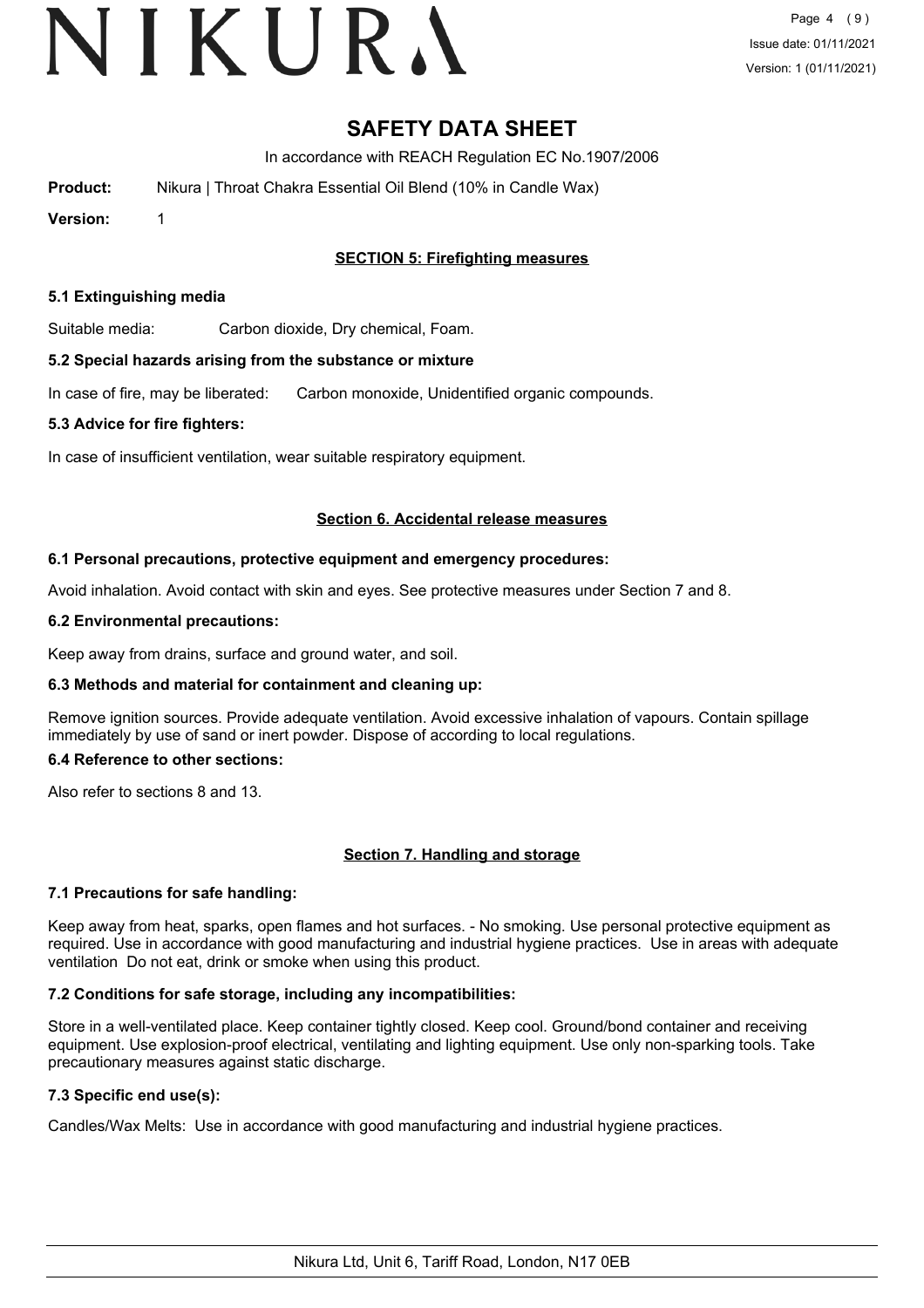# VIKURA

# **SAFETY DATA SHEET**

In accordance with REACH Regulation EC No.1907/2006

**Product:** Nikura | Throat Chakra Essential Oil Blend (10% in Candle Wax)

**Version:** 1

# **Section 8. Exposure controls/personal protection**

### **8.1 Control parameters**

Workplace exposure limits: Not Applicable

# **8.2 Exposure Controls**

# **Eye / Skin Protection**

Wear protective gloves/eye protection/face protection

# **Respiratory Protection**

Under normal conditions of use and where adequate ventilation is available to prevent build up of excessive vapour, this material should not require special engineering controls. However, in conditions of high or prolonged use, or high temperature or other conditions which increase exposure, the following engineering controls can be used to minimise exposure to personnel: a) Increase ventilation of the area with local exhaust ventilation. b) Personnel can use an approved, appropriately fitted respirator with organic vapour cartridge or canisters and particulate filters. c) Use closed systems for transferring and processing this material.

Also refer to Sections 2 and 7.

# **Section 9. Physical and chemical properties**

### **9.1 Information on basic physical and chemical properties**

| Appearance:                                   | Not determined                               |
|-----------------------------------------------|----------------------------------------------|
| Odour:                                        | Not determined                               |
| <b>Odour threshold:</b>                       | Not determined                               |
| pH:                                           | Not determined                               |
| Melting point / freezing point:               | Not determined                               |
| Initial boiling point / range:                | Not determined                               |
| <b>Flash point:</b>                           | > 200 °C                                     |
| <b>Evaporation rate:</b>                      | Not determined                               |
| Flammability (solid, gas):                    | Not determined                               |
| Upper/lower flammability or explosive limits: | Product does not present an explosion hazard |
| Vapour pressure:                              | Not determined                               |
| Vapour density:                               | Not determined                               |
| <b>Relative density:</b>                      | Not determined                               |
| Solubility(ies):                              | Not determined                               |
| Partition coefficient: n-octanol/water:       | Not determined                               |
| Auto-ignition temperature:                    | Not determined                               |
| <b>Decomposition temperature:</b>             | Not determined                               |
| <b>Viscosity:</b>                             | Not determined                               |
| <b>Explosive properties:</b>                  | Not expected                                 |
| <b>Oxidising properties:</b>                  | Not expected                                 |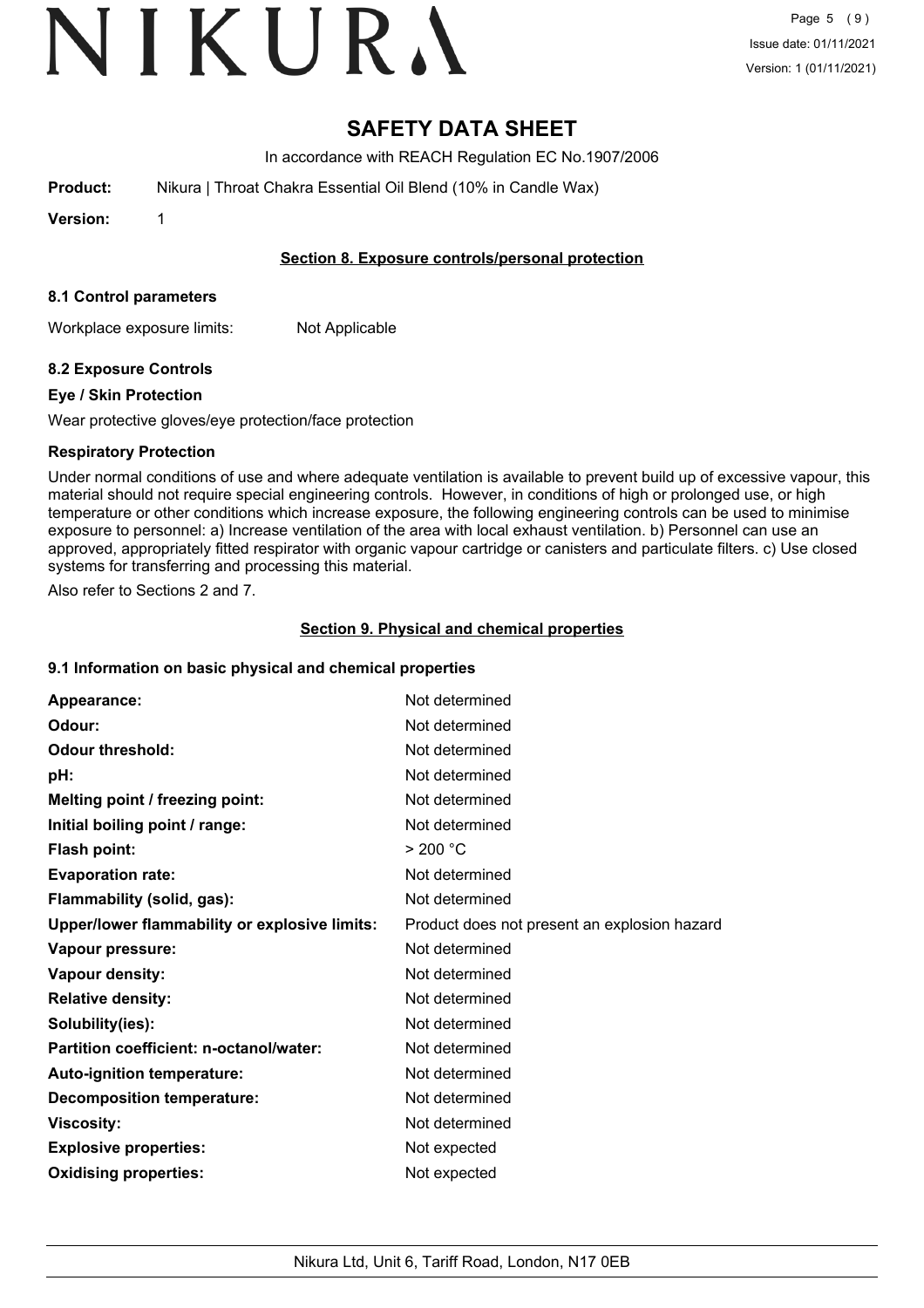# **SAFETY DATA SHEET**

In accordance with REACH Regulation EC No.1907/2006

**Product:** Nikura | Throat Chakra Essential Oil Blend (10% in Candle Wax)

**Version:** 1

## **9.2 Other information:** None available

# **Section 10. Stability and reactivity**

# **10.1 Reactivity:**

Presents no significant reactivity hazard, by itself or in contact with water.

### **10.2 Chemical stability:**

Good stability under normal storage conditions.

## **10.3 Possibility of hazardous reactions:**

Not expected under normal conditions of use.

## **10.4 Conditions to avoid:**

Avoid extreme heat.

### **10.5 Incompatible materials:**

Avoid contact with strong acids, alkalis or oxidising agents.

### **10.6 Hazardous decomposition products:**

Not expected.

# **Section 11. Toxicological information**

### **11.1 Information on toxicological effects**

This mixture has not been tested as a whole for health effects. The health effects have been calculated using the methods outlined in Regulation (EC) No 1272/2008 (CLP).

| <b>Acute Toxicity:</b>                    | Based on available data the classification criteria are not met. |
|-------------------------------------------|------------------------------------------------------------------|
| <b>Acute Toxicity Oral</b>                | >5000                                                            |
| <b>Acute Toxicity Dermal</b>              | Not Applicable                                                   |
| <b>Acute Toxicity Inhalation</b>          | Not Available                                                    |
| <b>Skin corrosion/irritation:</b>         | Based on available data the classification criteria are not met. |
| Serious eye damage/irritation:            | Based on available data the classification criteria are not met. |
| <b>Respiratory or skin sensitisation:</b> | Sensitization - Skin Category 1                                  |
| Germ cell mutagenicity:                   | Based on available data the classification criteria are not met. |
| <b>Carcinogenicity:</b>                   | Based on available data the classification criteria are not met. |
| <b>Reproductive toxicity:</b>             | Based on available data the classification criteria are not met. |
| <b>STOT-single exposure:</b>              | Based on available data the classification criteria are not met. |
| <b>STOT-repeated exposure:</b>            | Based on available data the classification criteria are not met. |
| <b>Aspiration hazard:</b>                 | Based on available data the classification criteria are not met. |

## **Information about hazardous ingredients in the mixture**

| Ingredient    | CAS             | EC                | <b>LD50/ATE Oral</b> | LD50/ATE<br>Dermal | <b>LC50/ATE</b><br><b>Inhalation</b> | <b>LC50</b><br>Route     |
|---------------|-----------------|-------------------|----------------------|--------------------|--------------------------------------|--------------------------|
| lalpha-Pinene | $ 80 - 56 - 8 $ | $ 201 - 291 - 9 $ | 1500                 | Not available      | Not available                        | <b>Not</b><br>lavailable |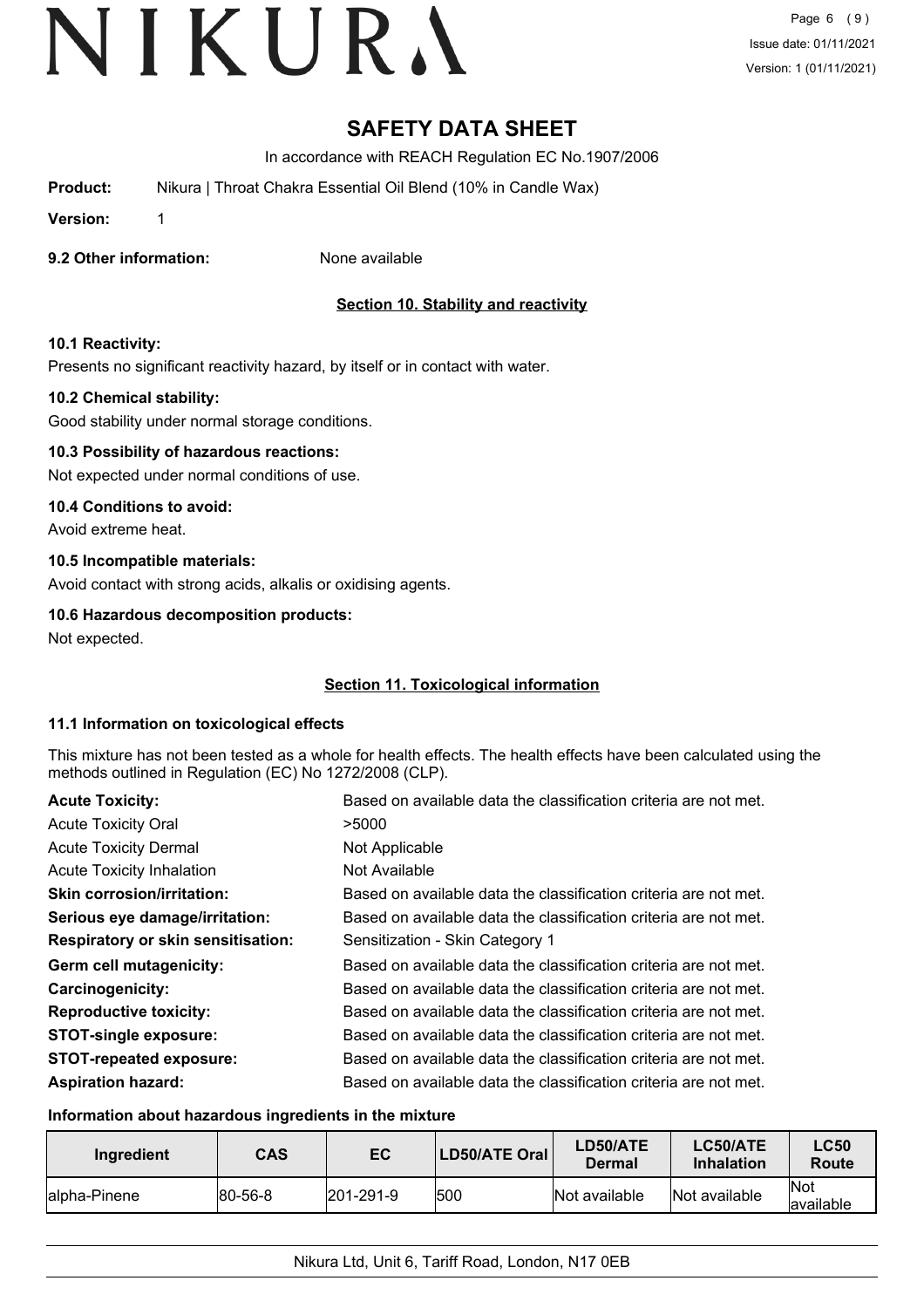# **SAFETY DATA SHEET**

In accordance with REACH Regulation EC No.1907/2006

**Product:** Nikura | Throat Chakra Essential Oil Blend (10% in Candle Wax)

#### **Version:** 1

| ldelta-<br>Carene<br>∴⊸⊃∹ | 14ه.<br>.<br>חר-<br>יר ∩י<br>. . | ن-19<br>236-<br>⊻ | 4800 | <br>∣N∩1<br>available |  | 'Not<br>.<br>allable |
|---------------------------|----------------------------------|-------------------|------|-----------------------|--|----------------------|
|---------------------------|----------------------------------|-------------------|------|-----------------------|--|----------------------|

Refer to Sections 2 and 3 for additional information.

# **Section 12. Ecological information**

# **12.1 Toxicity:**

| Toxic to aquatic life with long lasting effects.                         |               |
|--------------------------------------------------------------------------|---------------|
| 12.2 Persistence and degradability:                                      | Not available |
| 12.3 Bioaccumulative potential:                                          | Not available |
| 12.4 Mobility in soil:                                                   | Not available |
| 12.5 Results of PBT and vPvB assessment:                                 |               |
| This substance does not meet the PBT/vPvB criteria of REACH, annex XIII. |               |
| 12.6 Other adverse effects:                                              | Not available |
|                                                                          |               |

# **Section 13. Disposal considerations**

# **13.1 Waste treatment methods:**

Dispose of in accordance with local regulations. Avoid disposing into drainage systems and into the environment. Empty containers should be taken to an approved waste handling site for recycling or disposal.

### **Section 14. Transport information**

| 14.1 UN number:                    | UN3082                                                                               |
|------------------------------------|--------------------------------------------------------------------------------------|
| 14.2 UN Proper Shipping Name:      | ENVIRONMENTALLY HAZARDOUS SUBSTANCE, LIQUID, N.O.S.<br>(alpha-Pinene, alpha-Cedrene) |
| 14.3 Transport hazard class(es):   | 9                                                                                    |
| <b>Sub Risk:</b>                   |                                                                                      |
| 14.4. Packing Group:               | Ш                                                                                    |
| <b>14.5 Environmental hazards:</b> | This is an environmentally hazardous substance.                                      |
| 14.6 Special precautions for user: | None additional                                                                      |
|                                    | 14.7 Transport in bulk according to Annex II of MARPOL73/78 and the IBC Code:        |

Not applicable

# **Section 15. Regulatory information**

**15.1 Safety, health and environmental regulations/legislation specific for the substance or mixture** None additional

### **15.2 Chemical Safety Assessment**

A Chemical Safety Assessment has not been carried out for this product.

### **Section 16. Other information**

**Concentration % Limits:** EH C2=78.33% EH C3=7.83% SS 1=35.93%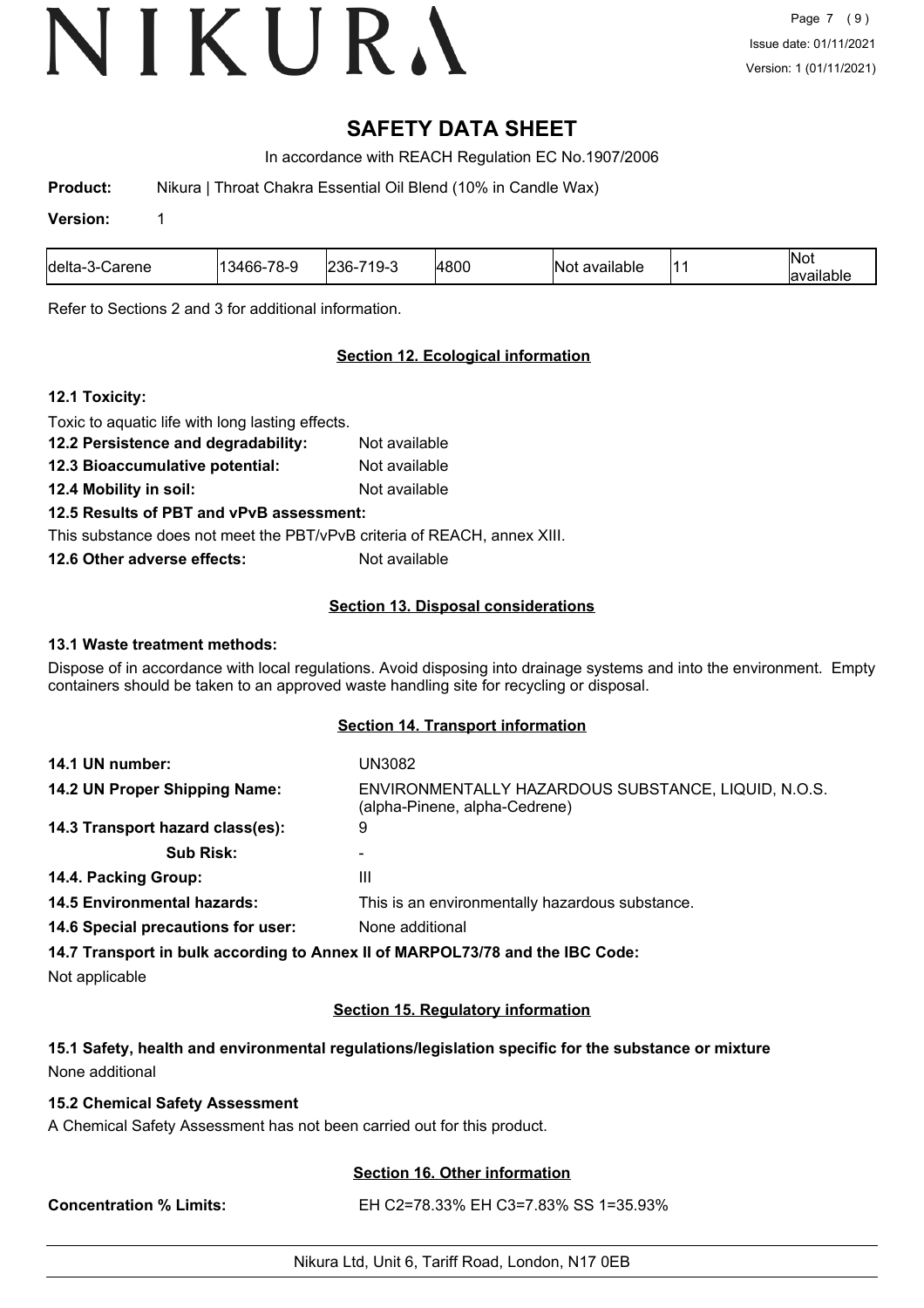Page 8 (9) Issue date: 01/11/2021 Version: 1 (01/11/2021)

# **SAFETY DATA SHEET**

In accordance with REACH Regulation EC No.1907/2006

**Product:** Nikura | Throat Chakra Essential Oil Blend (10% in Candle Wax)

**Version:** 1

**Total Fractional Values:** EH C2=1.28 EH C3=12.77 SS 1=2.78

**Key to revisions:**

Not applicable

### **Key to abbreviations:**

| Abbreviation      | <b>Meaning</b>                                                           |
|-------------------|--------------------------------------------------------------------------|
| Acute Tox. 4      | Acute Toxicity - Oral Category 4                                         |
| Acute Tox. 4      | Acute Toxicity - Inhalation Category 4                                   |
| Aquatic Acute 1   | Hazardous to the Aquatic Environment - Acute Hazard Category 1           |
| Aquatic Chronic 1 | Hazardous to the Aquatic Environment - Long-term Hazard Category 1       |
| Aquatic Chronic 2 | Hazardous to the Aquatic Environment - Long-term Hazard Category 2       |
| Aquatic Chronic 3 | Hazardous to the Aquatic Environment - Long-term Hazard Category 3       |
| Aquatic Chronic 4 | Hazardous to the Aquatic Environment - Long-term Hazard Category 4       |
| Asp. Tox 1        | <b>Aspiration Hazard Category 1</b>                                      |
| Eye Irrit. 2      | Eye Damage / Irritation Category 2                                       |
| Flam. Liq. 3      | Flammable Liquid, Hazard Category 3                                      |
| H226              | Flammable liquid and vapour.                                             |
| H302              | Harmful if swallowed.                                                    |
| H304              | May be fatal if swallowed and enters airways.                            |
| H315              | Causes skin irritation.                                                  |
| H317              | May cause an allergic skin reaction.                                     |
| H319              | Causes serious eye irritation.                                           |
| H332              | Harmful if inhaled.                                                      |
| H400              | Very toxic to aquatic life.                                              |
| H410              | Very toxic to aquatic life with long lasting effects.                    |
| H411              | Toxic to aquatic life with long lasting effects.                         |
| H412              | Harmful to aquatic life with long lasting effects.                       |
| H413              | May cause long lasting harmful effects to aquatic life.                  |
| P210              | Keep away from heat, sparks, open flames and hot surfaces. - No smoking. |
| P233              | Keep container tightly closed.                                           |
| P240              | Ground/bond container and receiving equipment.                           |
| P241              | Use explosion-proof electrical, ventilating and lighting equipment.      |
| P242              | Use only non-sparking tools.                                             |
| P243              | Take precautionary measures against static discharge.                    |
| P <sub>261</sub>  | Avoid breathing vapour or dust.                                          |
| P264              | Wash hands and other contacted skin thoroughly after handling.           |
| P270              | Do not eat, drink or smoke when using this product.                      |
| P271              | Use only outdoors or in a well-ventilated area.                          |
| P272              | Contaminated work clothing should not be allowed out of the workplace.   |
| P273              | Avoid release to the environment.                                        |
| P280              | Wear protective gloves/eye protection/face protection.                   |